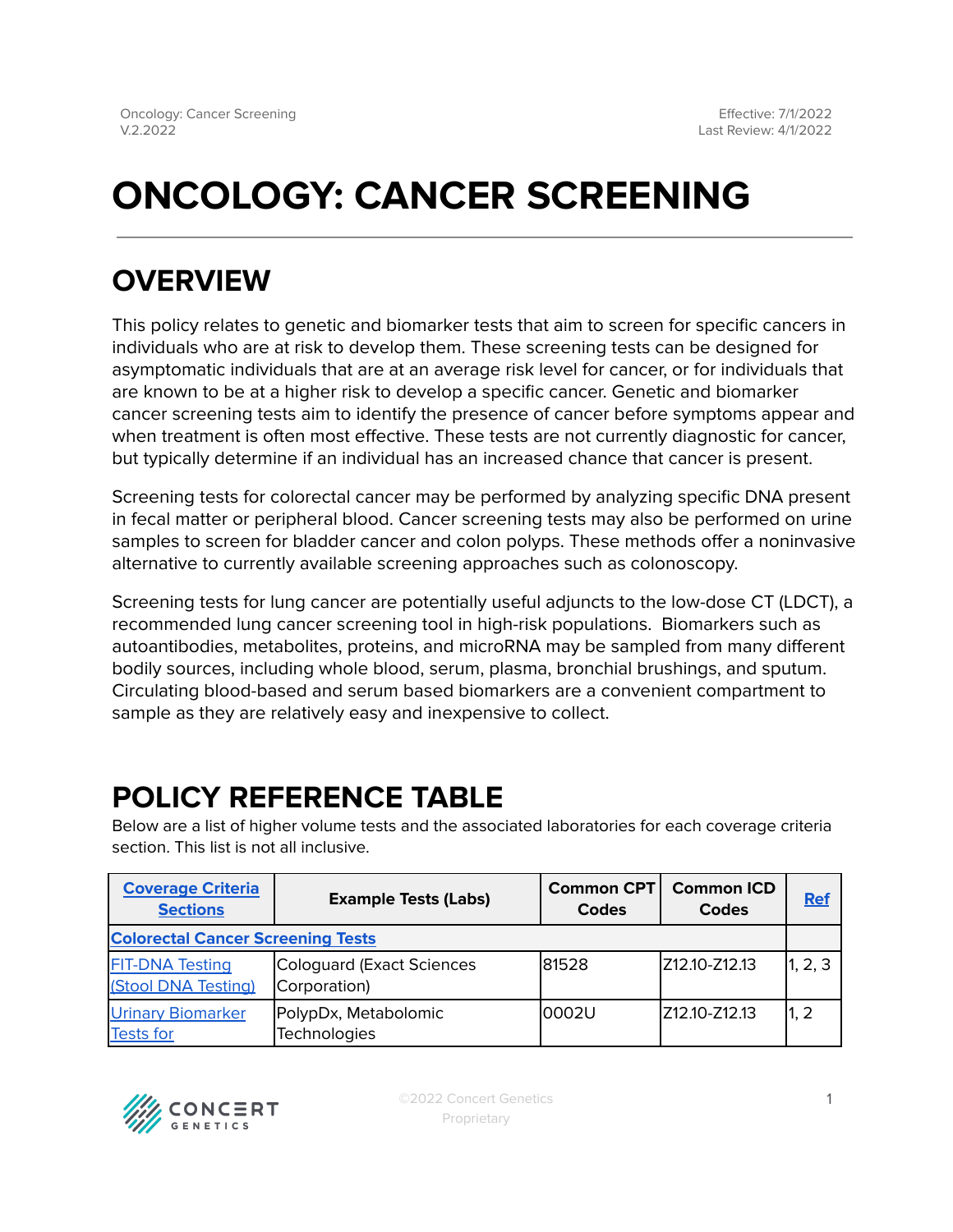| <b>Pre-cancerous Colon</b><br><b>Polyps</b>  |                                          |              |                |                 |  |  |  |
|----------------------------------------------|------------------------------------------|--------------|----------------|-----------------|--|--|--|
| <b>Blood-based</b><br><b>Biomarker Tests</b> | BeScreened (Beacon Biomedical)           | 0163U        | IZ12.10-Z12.13 | 1, 2, 4,<br>19  |  |  |  |
|                                              | <b>FirstSightCRC (CellMax Life)</b>      | 0091U        |                |                 |  |  |  |
|                                              | ColonSentry (StageZero Life<br>Sciences) | 81599        |                |                 |  |  |  |
|                                              | Epi proColon (Epigenomics)               | 81327, G0327 |                |                 |  |  |  |
|                                              | ColoVantage (Quest Diagnostics)          |              |                |                 |  |  |  |
| <b>Lung Cancer Screening Tests</b>           |                                          |              |                |                 |  |  |  |
| <b>Blood-based</b><br><b>Biomarker Tests</b> | EarlyCDT-Lung (Oncimmune)                | 83520        | IZ12.2         | [5, 6, 7]<br>18 |  |  |  |

### **OTHER RELATED POLICIES**

This policy document provides coverage criteria for cancer screening tests. Please refer to:

- **Oncology: Molecular Analysis of Solid Tumors and Hematologic Malignancies** for criteria related to DNA testing of a solid tumor or a blood cancer.
- **Genetic Testing: Hereditary Cancer Susceptibility Syndromes** for criteria related to genetic testing to determine if an individual has an inherited cancer susceptibility syndrome.
- **Oncology: Algorithmic Testing** for criteria related to gene expression profiling and tumor multianalyte assays with algorithmic analyses.
- **Oncology: Circulating Tumor DNA and Circulating Tumor Cells (Liquid Biopsy)** for criteria related to circulating tumor DNA (ctDNA) or circulating tumor cell testing performed on peripheral blood for cancer diagnosis, management and surveillance.
- **Genetic Testing: General Approach to Genetic Testing** for coverage criteria related to cancer screening that is not specifically discussed in this or another non-general policy.

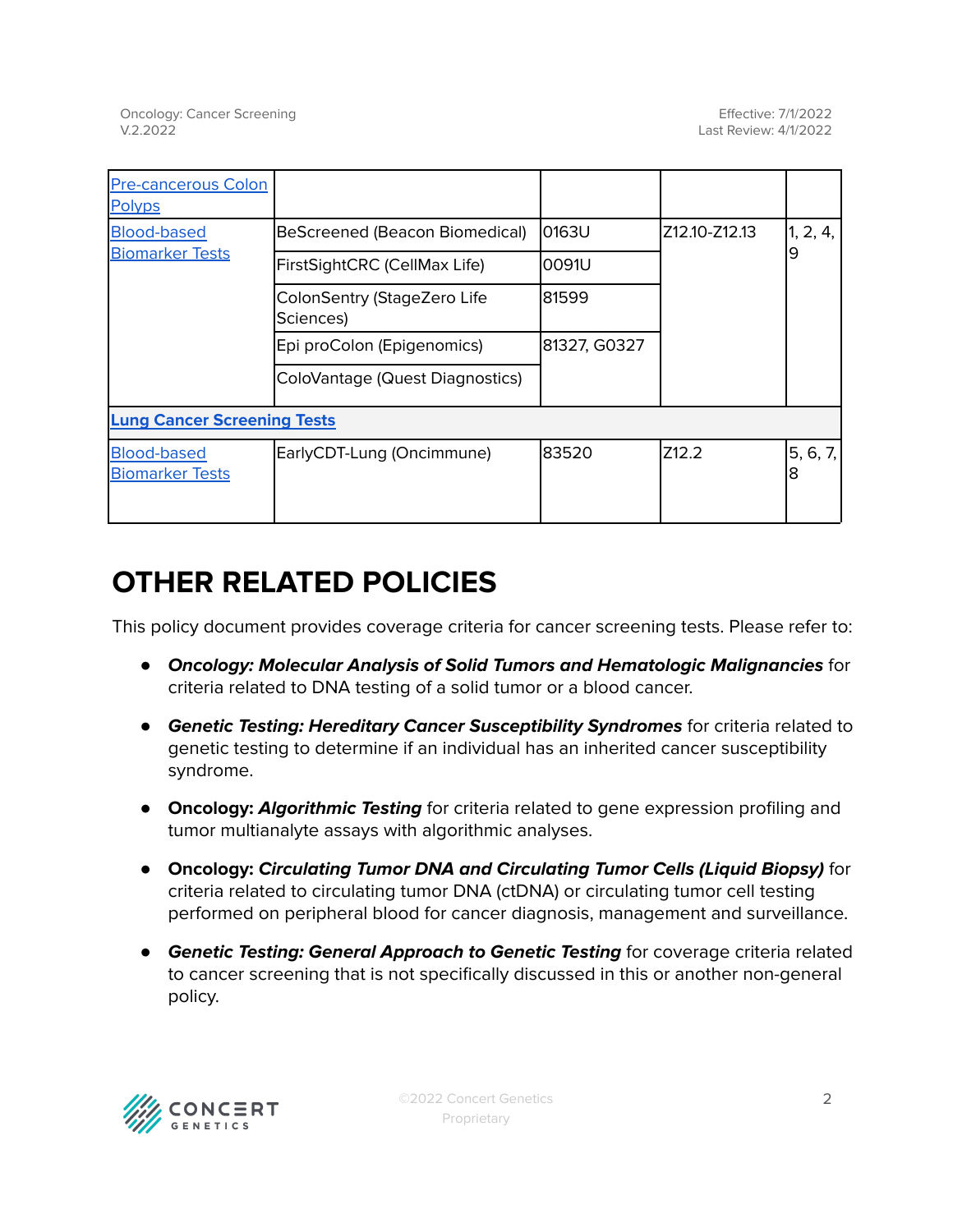### <span id="page-2-0"></span>**COVERAGE CRITERIA**

### <span id="page-2-1"></span>**COLORECTAL CANCER SCREENING TESTS**

### <span id="page-2-2"></span>**FIT-DNA Testing (Stool DNA Testing)**

- I. The use of FIT-DNA Testing (stool DNA testing) (81528) to screen for colorectal cancer may be considered **medically necessary** when:
	- A. The member is 45 years of age or older, **AND**
	- B. The member is an individual who is at average risk for colorectal cancer, because the member does not have any of the following:
		- 1. A personal history of colorectal cancer or adenoma or sessile serrated polyp
		- 2. A family history of colorectal cancer
		- 3. A personal history of inflammatory bowel disease (ulcerative colitis or Crohn's disease)
		- 4. A confirmed or suspected hereditary colorectal cancer syndrome, such as familial adenomatous polyposis (FAP) or Lynch syndrome (hereditary non-polyposis colon cancer or HNPCC)
		- 5. A personal history of receiving radiation to the abdomen (belly) or pelvic area to treat a prior cancer
- II. The use of FIT-DNA Testing (stool DNA testing) (81528) to screen for colorectal cancer is considered **investigational** for all other indications.

**Note**: Fecal immunochemical testing (FIT) alone is not in the scope of this policy (see definitions)

[back](#page-0-0) to top

### <span id="page-2-3"></span>**Urinary Biomarker Tests for Pre-cancerous Polyps**

I. The use of urinary biomarker tests for pre-cancerous polyps (0002U) is considered **investigational**.

[back](#page-0-0) to top

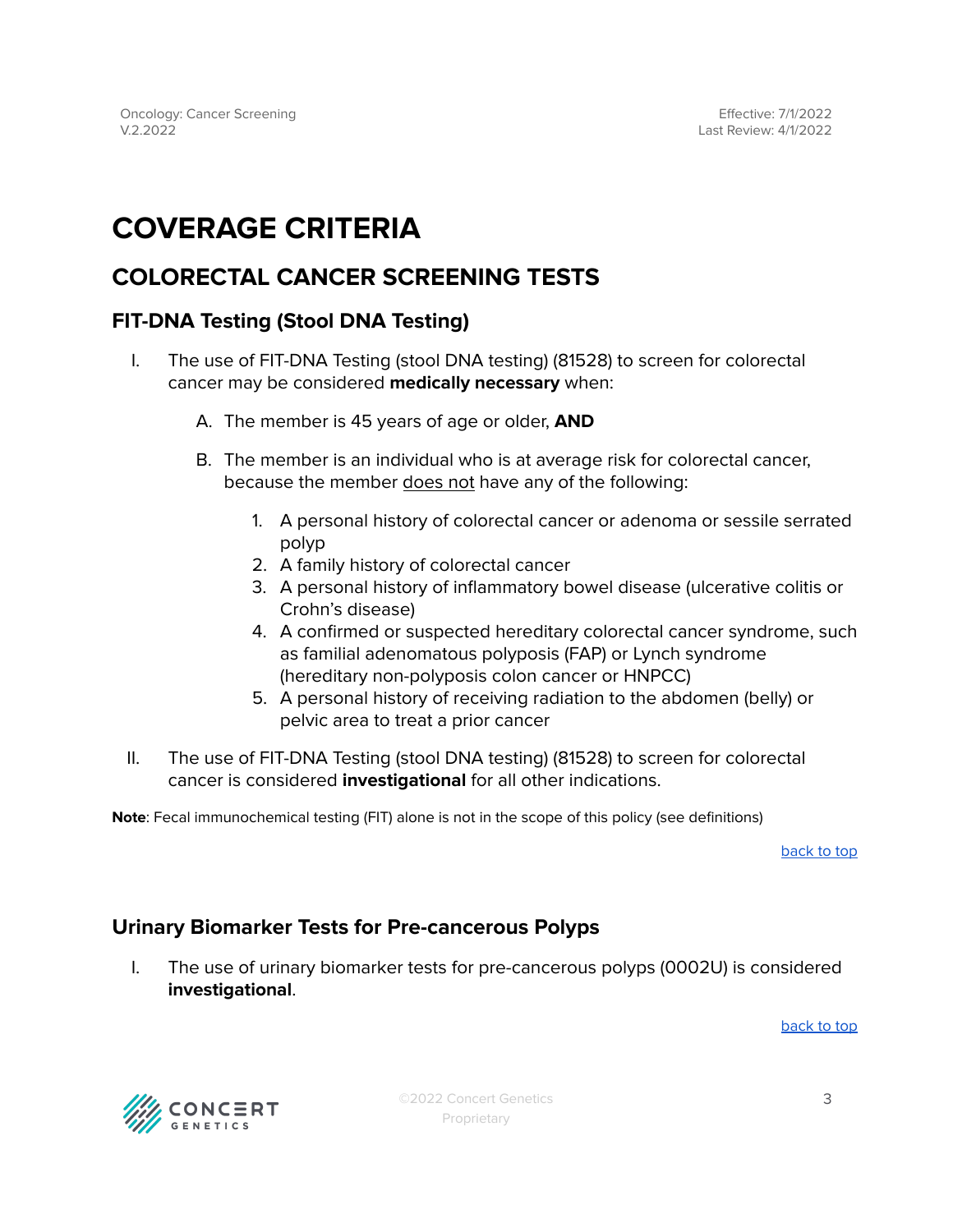#### <span id="page-3-0"></span>**Blood-based Biomarkers**

I. The use of blood-based biomarkers to screen for colorectal cancer (0091U, 0163U, 81327, 81599, G0327) is considered **investigational**.

[back](#page-0-0) to top

### <span id="page-3-1"></span>**LUNG CANCER SCREENING TESTS**

### <span id="page-3-2"></span>**Blood-based Biomarkers**

I. The use of blood-based biomarker tests (83520) for lung cancer screening are considered **investigational**.

[back](#page-0-0) to top

### **NOTES AND DEFINITIONS**

**Fecal immunohistochemical testing (FIT)** is a screening test for colon cancer that detects human blood in the lower intestines. (FIT testing alone does not involve any genetic test and is outside of the scope of this policy).

**FIT-DNA test** combines fecal immunochemical (FIT), which uses antibodies to detect blood in the stool, with a test that detects abnormal DNA from cancer or polyp cells in the stool.

**Low-dose computed tomography (LDCT)** has been proposed as a method of screening asymptomatic, high risk individuals for lung cancer; it refers to a non contrast study with a multi-detector CT scanner during a single maximal inspiratory breath-hold with a scanning time of under 25 seconds. It has been suggested that LDCT may be an improved early lung cancer detection tool based on the advantages it appears to have over CXR and sputum cytology to detect lung cancer at an earlier stage.

**MicroRNAs (miRNAs)** are tissue specific, small, non-coding RNAs regulating gene expression which may identify candidates for early detection of lung cancer.

[back](#page-0-0) to top



©2022 Concert Genetics Proprietary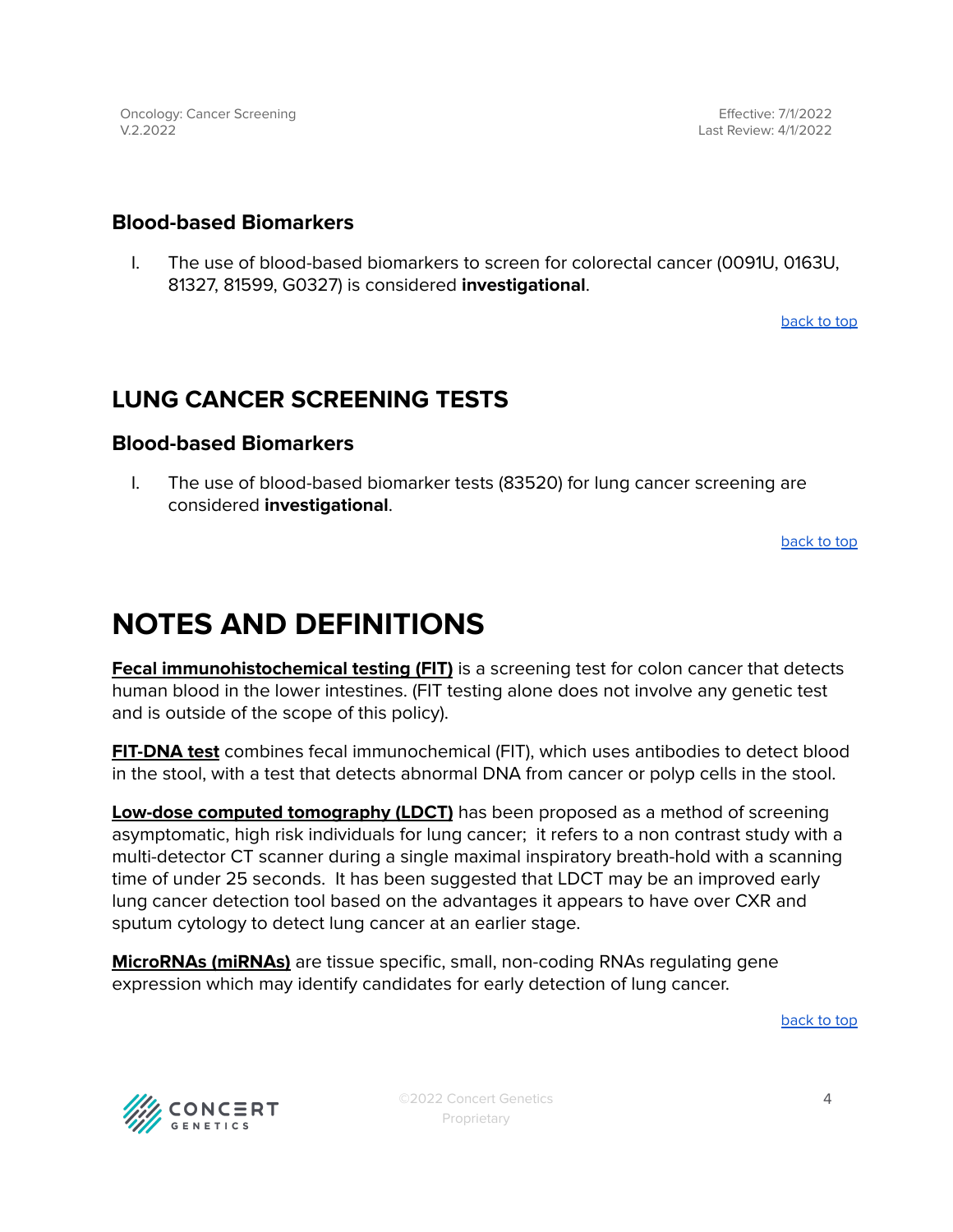# **CLINICAL CONSIDERATIONS**

Screening tests are not diagnostic tests. The results from a screening test put an individual into a lower risk or higher risk status. For an individual that is put into the higher risk status, following up with an appropriate diagnostic test would be necessary to make a definitive diagnosis of cancer.

For lung cancer in particular, approaches in which a biomarker based initial screen is followed by low-dose computed tomography (LDCT) or in which a biomarker test is combined with LDCT show promise for use in early detection. However, at this time more high quality evidence is needed to support and guide the implementation of these tests.

[back](#page-0-0) to top

### **BACKGROUND AND RATIONALE**

#### **Practice Guidelines and Position Statements**

#### National Comprehensive Cancer Network (NCCN):

### Colorectal Cancer Screening:

Current NCCN guidelines on colorectal cancer screening (v2.2021) support the use of FIT-DNA in average-risk individuals aged 45-75 who might have a life expectancy ≥10 years, and notes that the decision to screen individuals aged 76-85 should be individualized.

Current NCCN guidelines (v2.2021) do not include a recommendation for colorectal cancer screening via blood-based or urine-based screening.

### Lung Cancer Screening:

Current NCCN guidelines on lung cancer screening (v1.2021) does not recommend lung cancer screening via blood-based or micro-RNA based screening. Current NCCN guidelines support lung cancer screening using LDCT for individuals with high risk factors.

#### US Preventive Services Task Force (USPSTF):

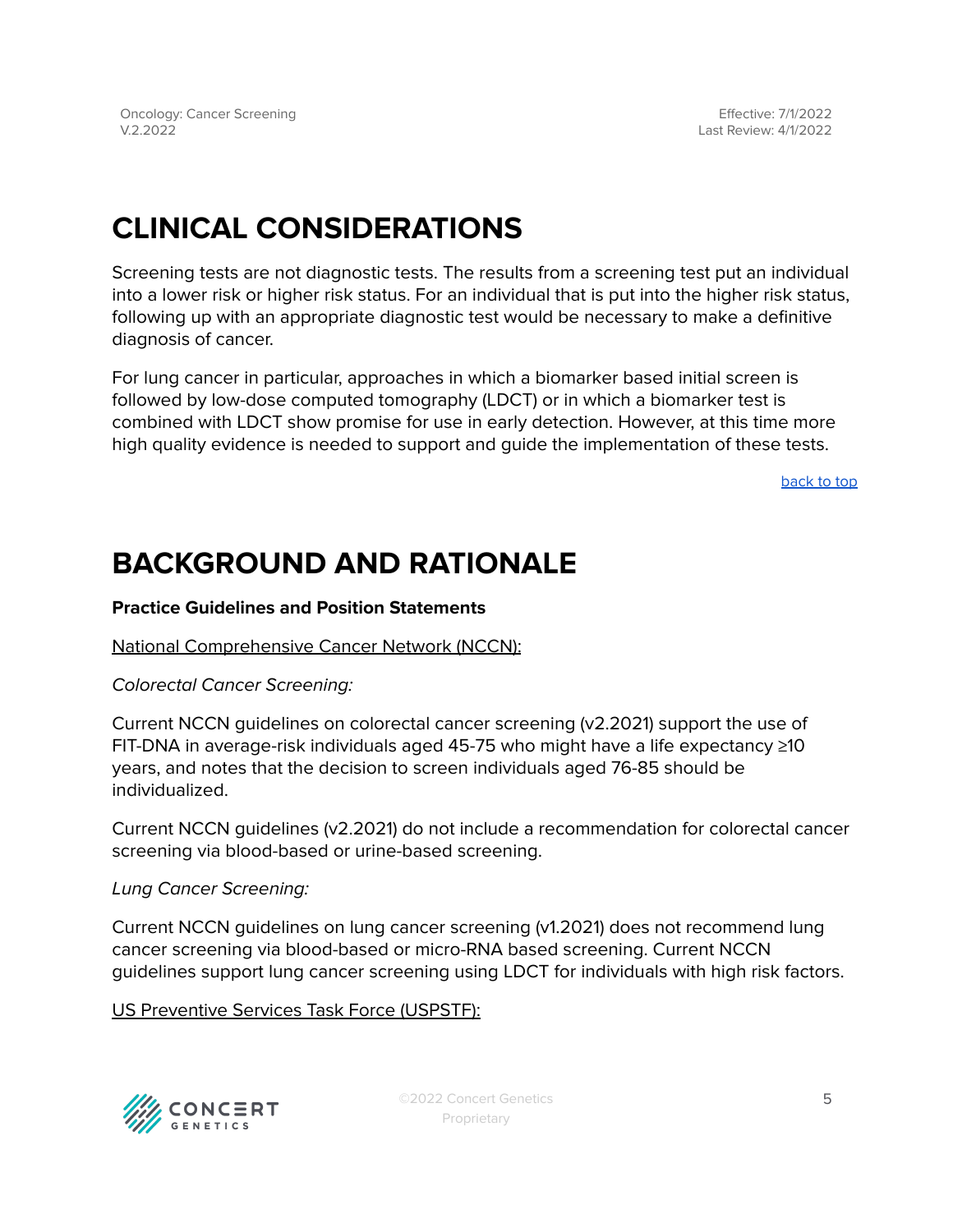Oncology: Cancer Screening V.2.2022

The USPSTF published an updated recommendation statement (2021) on screening for colorectal cancer that included the following:

"The USPSTF recommends screening for colorectal cancer in all adults aged 50 to 75 years. (A recommendation) The USPSTF recommends screening for colorectal cancer in adults aged 45 to 49 years. (B recommendation) The USPSTF recommends that clinicians selectively offer screening for colorectal cancer in adults aged 76 to 85 years. Evidence indicates that the net benefit of screening all persons in this age group is small. In determining whether this service is appropriate in individual cases, patients and clinicians should consider the patient's overall health, prior screening history, and preferences. (C recommendation)"

The USPSTF published a recommendation statement (2021) on screening for lung cancer that included the following:

"The USPSTF recommends annual screening for lung cancer with low dose computed tomography (LCDT) in adults aged 50 to 80 years who have a 20 pack year smoking history and currently smoke or have quit within the past 15 years.

"Screening should be discontinued once a person has not smoked for 15 years or develops a health problem that substantially limits life expectancy or the ability or willingness to have curative lung surgery."

"A rating of A and B from the USPSTF applies to the Affordable Care Act (ACA) preventative services. This recommendation is Grade B."

#### U.S. Food and Drug Administration (FDA)

Cologuard (Exact Sciences):

On August 12, 2014, Cologuard (Exact Sciences) was approved by the U.S. Food and Drug Administration (FDA) through the premarket approval process as an automated fecal DNA testing product (P130017). Cologuard is intended for the qualitative detection of colorectal neoplasia associated with DNA markers and occult hemoglobin in human stool. A positive result may indicate the presence of CRC or advanced adenoma and should be followed by diagnostic colonoscopy.

On September 20, 2019, the FDA approved the expansion of the Cologuard label to include adults ages ≥45 years.Cologuard was previously indicated for those ≥50 years. Cologuard is not a replacement for diagnostic colonoscopy or surveillance colonoscopy in high-risk individuals.

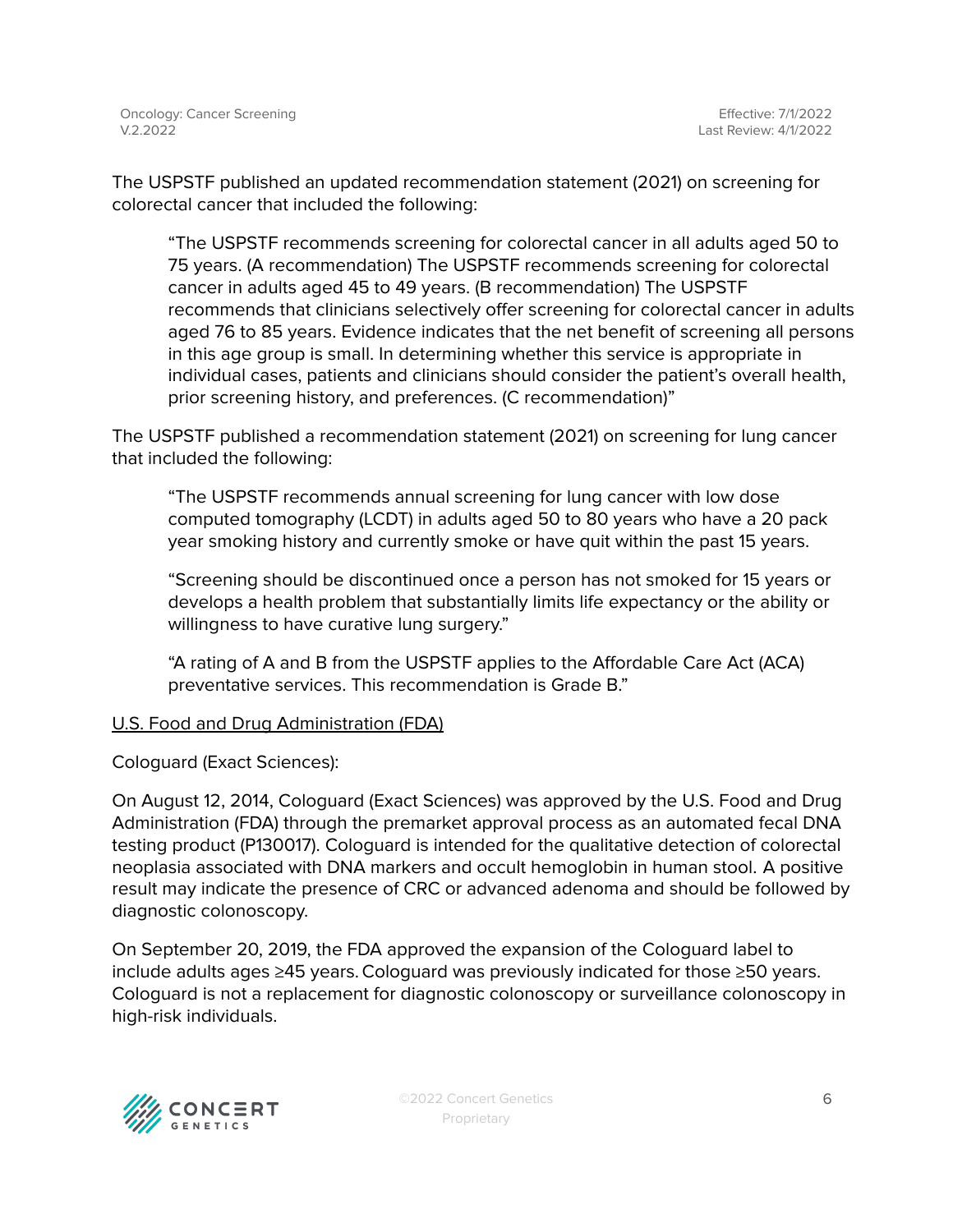Epi ProColon (Epigenomics):

On April 12, 2014, Epi ProColon (Epigenomics) was approved by the U.S. Food and Drug Administration (FDA) through the premarket approval process as a qualitative in vitro diagnostic test for the detection of methylated Septin 9 DNA in EDTA plasma derived from patient whole blood specimens (P130001). The FDA approval notes that, "the Epi proColon test is indicated to screen adults of either sex, 50 years or older, defined as average risk for CRC, who have been offered and have a history of not completing CRC screening. Tests that are available and recommended in the USPSTF 2008 CRC screening guidelines should be offered and declined prior to offering the Epi proColon test. Patients with a positive Epi proColon test result should be referred for diagnostic colonoscopy. The Epi proColon test results should be used in combination with physician's assessment and individual risk factors in guiding patient management."

[back](#page-0-0) to top

### Concert Genetics Technical Assessment 2021

Blood-based Biomarker Colon Cancer Screening Tests

This review focused on peer-reviewed, published evidence of the clinical utility of BeScreened, FirstSight CRC, ColonSentry, Epi ProColon, and Colovantage through October 2021. PubMed and ECRI Guidelines Trust searches were performed. Search terms included BeScreened, FirstSight CRC, ColonSentry, Epi ProColon, Colovantage, colon cancer screen, circulating tumor cells, Cripto, ANXA3, CLEC4D, LMNB1, PRRG4, TNFAIP6, VNN1, SEPT9. References were also identified from the performing laboratory's website. A total of 60 abstracts from these sources were reviewed, and 17 full text publications were evaluated. At the present time, BeScreened, FirstSight CRC, ColonSentry, Epi ProColon, and Colovantage have not been adequately shown in peer-reviewed publications to effectively result in improved health outcomes compared to the current standard of care.

### <span id="page-6-0"></span>**REFERENCES**

- 1. National Comprehensive Cancer Network (NCCN). NCCN Clinical Practice Guidelines in Oncology: Colorectal Cancer Screening. Version 2.2021. [https://www.nccn.org/professionals/physician\\_gls/pdf/colorectal\\_screening.pdf](https://www.nccn.org/professionals/physician_gls/pdf/colorectal_screening.pdf)
- 2. US Preventive Services Task Force, Davidson KW, Barry MJ, et al. Screening for Colorectal Cancer: US Preventive Services Task Force Recommendation Statement. JAMA. 2021;325(19):1965-1977. doi:10.1001/jama.2021.6238
- 3. Summary of Safety and Effectiveness Data (SSED): Cologuard™. U.S. Food & Drug